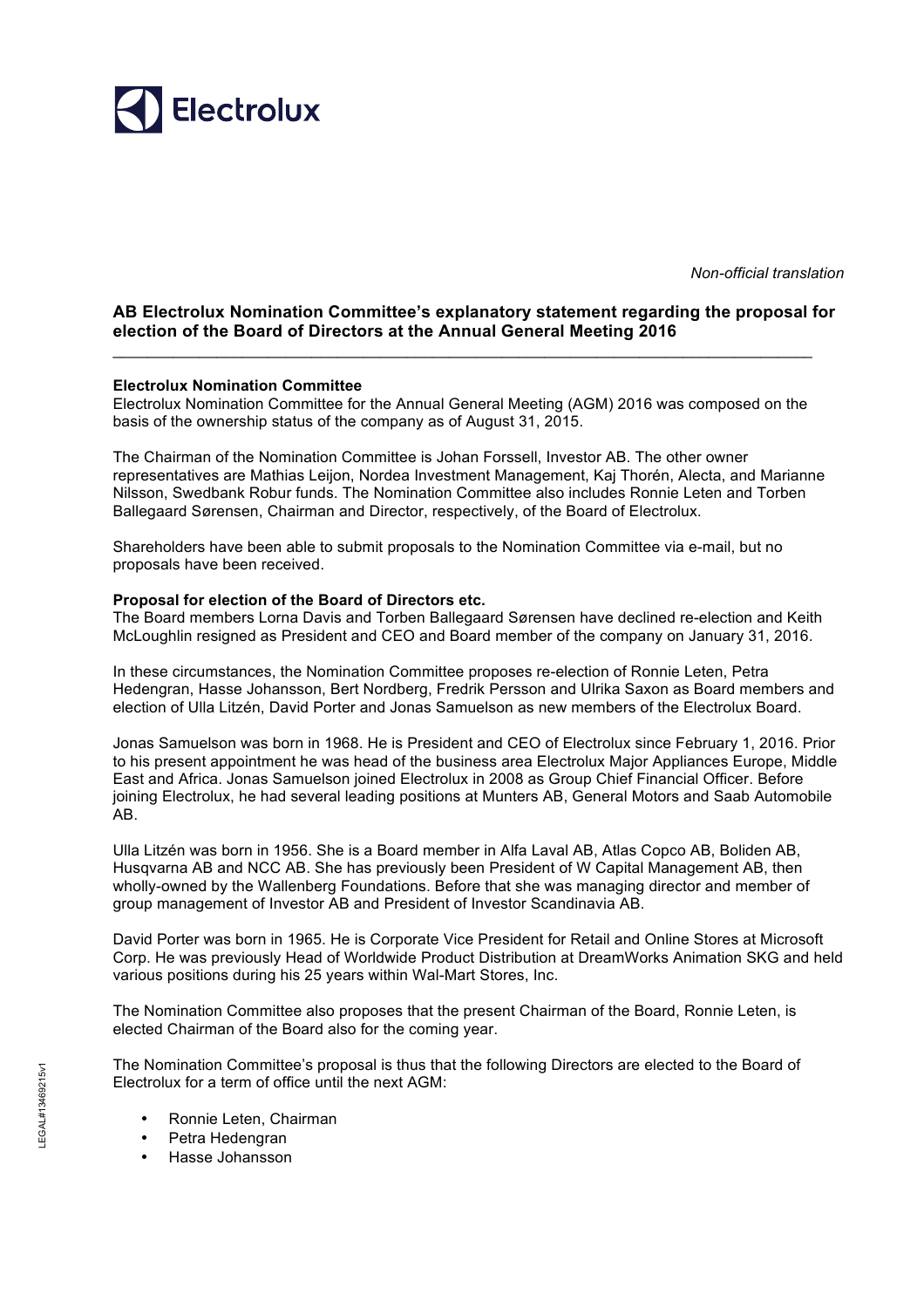

- Ulla Litzén
- Bert Nordberg
- Fredrik Persson
- David Porter
- Jonas Samuelson, President and CEO
- Ulrika Saxon

In the nomination work for this year's AGM, the Nomination Committee has made an assessment of the composition and size of the current Board as well as the Electrolux Group's operations. Areas of particular interest have been Electrolux strategies and goals and the demands on the Board that are expected from the Group's positioning for the future. A good understanding of Electrolux business and strategy is important for the members of the Nomination Committee and the Chairman and the Deputy Chairman of the Board have therefore presented their views on the company's position and strategy and which competences and experiences are considered important for Electrolux. As a part of its evaluation, the Nomination Committee has studied the result of the board evaluation and been informed about how the board work functions. The Nomination Committee has noted that the Directors have a high Board meeting attendance and that they are well prepared at the meetings. Three out of eight<sup>1</sup> of the proposed Directors of the Board to be elected at the shareholders' meeting are women. The Nomination Committee has before the AGM 2016 held six meetings. In between, the committee members have also had ongoing discussions on several issues and met with various potential new board members for interviews.

After a thorough evaluation, the Nomination Committee has found that the board work functions well. Those different fields of competence and experience considered important to Electrolux are also after the proposed new elections well represented on the Board. The Nomination Committee considers that the composition and the size of the proposed Board is appropriate to meet Electrolux needs.

The Nomination Committee also considers that a breadth and versatility as regards age, nationality, gender, educational background, experience, competences and the term of office is represented among the Directors of the Board.

The Nomination Committee considers that the company's President and CEO shall, as before, be a part of the Board and therefore proposes that Jonas Samuelson is elected as new member of the Board instead of Keith McLoughlin.

Ulla Litzén has extensive and solid financial knowledge and experience from global industrial companies and will contribute important knowledge in these areas to the Board.

David Porter has extensive knowledge within retail business, e-commerce and distribution. He has also many years' experience of working with these questions in global companies. Further, he has valuable experience from the U.S. market for electronics and consumer durables which are of great importance for the Electrolux Group. David Porter will contribute important knowledge in the mentioned areas to the Board mainly through his work during many years at Microsoft and Wal-Mart Stores.

The Nomination Committee believes that diversity is vital and that it is important that coming Nomination Committees continue to work actively to achieve a gender balance in the Board.

 $<sup>1</sup>$  In this calculation, the President and CEO has not been included in the total number of Directors of the Board.</sup>